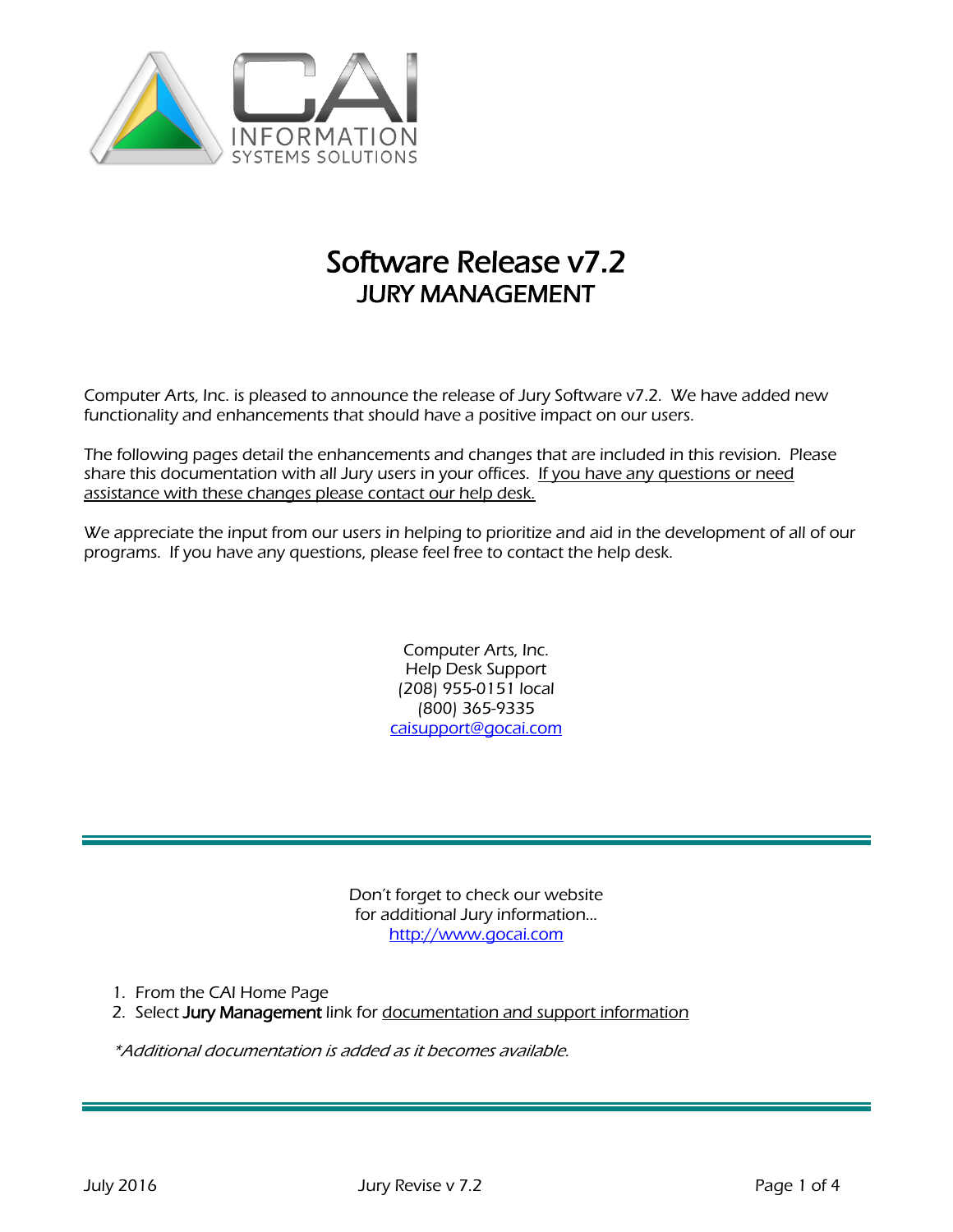## Software Changes

The following areas within the CAI Jury Program were modified or added in this release.

|                                              |                                                                                                                                                 | County                  |         |
|----------------------------------------------|-------------------------------------------------------------------------------------------------------------------------------------------------|-------------------------|---------|
| Software Changed                             | Description                                                                                                                                     | Requested               | Issue # |
| Juror Information                            | New field on the juror information screen for<br>miscellaneous juror information                                                                | Bonner<br>County        | 34525   |
| Juror Status                                 | Juror status does not change to Qualified in change mode                                                                                        | Washington<br>County    | 22969   |
| <b>Jury Control</b>                          | New field for county web address                                                                                                                | Computer<br>Arts, Inc.  | 34982   |
| Label - Filter                               | Add flexibility to display the MS # or the Reporting # on<br>the label                                                                          | Jerome<br>County        | 25854   |
| Master Source - Add<br><b>Names</b>          | New functionality to add names manually to the Master<br>Source List                                                                            | <b>Bonner</b><br>County | 34777   |
| <b>Master Source - Address</b>               | When creating of the master source list if there is a blank<br>address then populate the address with the address field<br>that was filled in   | CAI                     | 25787   |
| Master Source - Exempt<br>Jurors             | Updated the master source list import comparison process<br>to remove names that should not be imported due to<br>their permanent exempt status | Bonner<br>County        | 34548   |
| Master Source - Juror<br><b>Status</b>       | Activate the change button when the juror status is<br>changed                                                                                  | Washington<br>County    | 26704   |
| <b>Master Source Control</b>                 | Fix the misspelling of the word source                                                                                                          | Clearwater<br>County    | 27911   |
| Order To Appear - Filter                     | Need to remove the trial dates field in the filter and use<br>the new field on issue 29905                                                      | Bonner<br>County        | 35025   |
| <b>Panel Control</b>                         | New field to hold the verbiage they want to print on the<br>Order to Appear                                                                     | Bonner<br>County        | 29905   |
| <b>Trial Cancellation Notice -</b><br>Filter | New filter for the new Trial Cancellation Notice                                                                                                | CAI                     | 34999   |
| Voir Dire                                    | Mileage does not save on Change                                                                                                                 | Washington<br>County    | 26388   |
| Voir Dire                                    | Distance field erased by Voir Dire entry                                                                                                        | Washington<br>County    | 26702   |
| Voir Dire                                    | Add questions to the Voir Dire panel so it matches the<br>questionnaire                                                                         | <b>Blaine</b><br>County | 34017   |
| Voir Dire - Filter                           | Added an option on the filter to allow the user to display<br>or not display the date of birth                                                  | CAI                     | 34544   |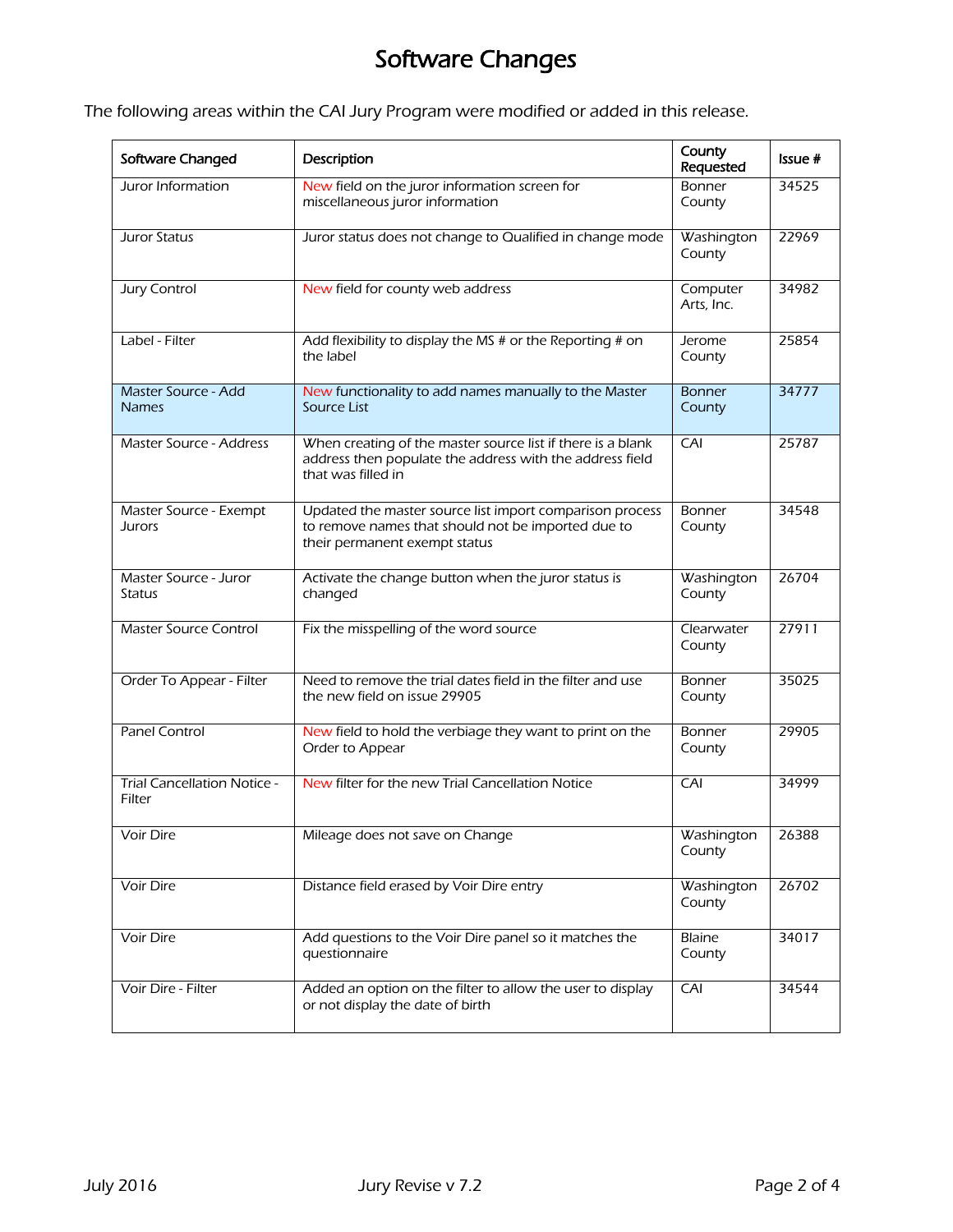## Report Changes

#### New Jury Reports

The following new reports have been added to CAI Jury System in this release.

| <b>Report Name</b>                              | <b>Description</b>                                                                 | <b>County Name</b>   | Is <sub>5</sub> ue# |
|-------------------------------------------------|------------------------------------------------------------------------------------|----------------------|---------------------|
| Docket Phone List (JY350)                       | New juror cell phone report                                                        | <b>Bonner County</b> | 34580               |
| Summons - Payette<br>(JY0111P)                  | New Summons for Payette County                                                     | Payette County       | 26793               |
| <b>Trial Cancellation Notice</b><br>(JY050)     | <b>New Trial Cancellation Notice</b>                                               | <b>Blaine County</b> | 31775               |
| Voir Dire – Panel (JY003P)                      | New report to print the Voir Dire for an entire panel and<br>not just for a docket | <b>Bonner County</b> | 31097               |
| <b>FTR Notice Panel</b><br>(JY3135C)            | New FTR Notice for Clark County                                                    | Clark County         | 33424               |
| Order to Appear<br>(JY0117B)                    | New report for Bonner County                                                       | <b>Bonner County</b> | 32444               |
| <b>Qualification Form</b><br>Minidoka (JY0142M) | New report with the option to print name only and not<br>address                   | Minidoka<br>County   | 32231               |
| Summons (JY011V)                                | New Summons for Valley County                                                      | <b>Valley County</b> | 27199               |

### Report Bug/Fix

The following reports have had issues reported and fixed in this release.

| <b>Report Name</b>                            | <b>Description</b>                                                   | <b>County Name</b>   | Issue# |
|-----------------------------------------------|----------------------------------------------------------------------|----------------------|--------|
| Docket Scramble List<br>(JY3822G)             | Fixed the numeric sort on juror number                               | <b>Bonner County</b> | 30826  |
| FTR Notice (JY313K)                           | If there is no data in the mailing address use the street<br>address | Benewah<br>County    | 30981  |
| Labels – Docket (JY006)                       | Name is going over reporting number                                  | CAI                  | 25802  |
| <b>Qualification Form</b><br>(JY014A) (JY014) | If there is no data in the mailing address use the street<br>address | Gooding<br>County    | 33716  |
| <b>Qualification Form Adams</b><br>(JY014A)   | Change phone number                                                  | <b>Adams County</b>  | 29788  |
| Summons (JY011V)                              | Report needs a blank 4th page because they print in<br>duplex        | <b>Valley County</b> | 27377  |
| Summons (JY011B)                              | If there is no data in the mailing address use the street<br>address | Benewah<br>County    | 30319  |